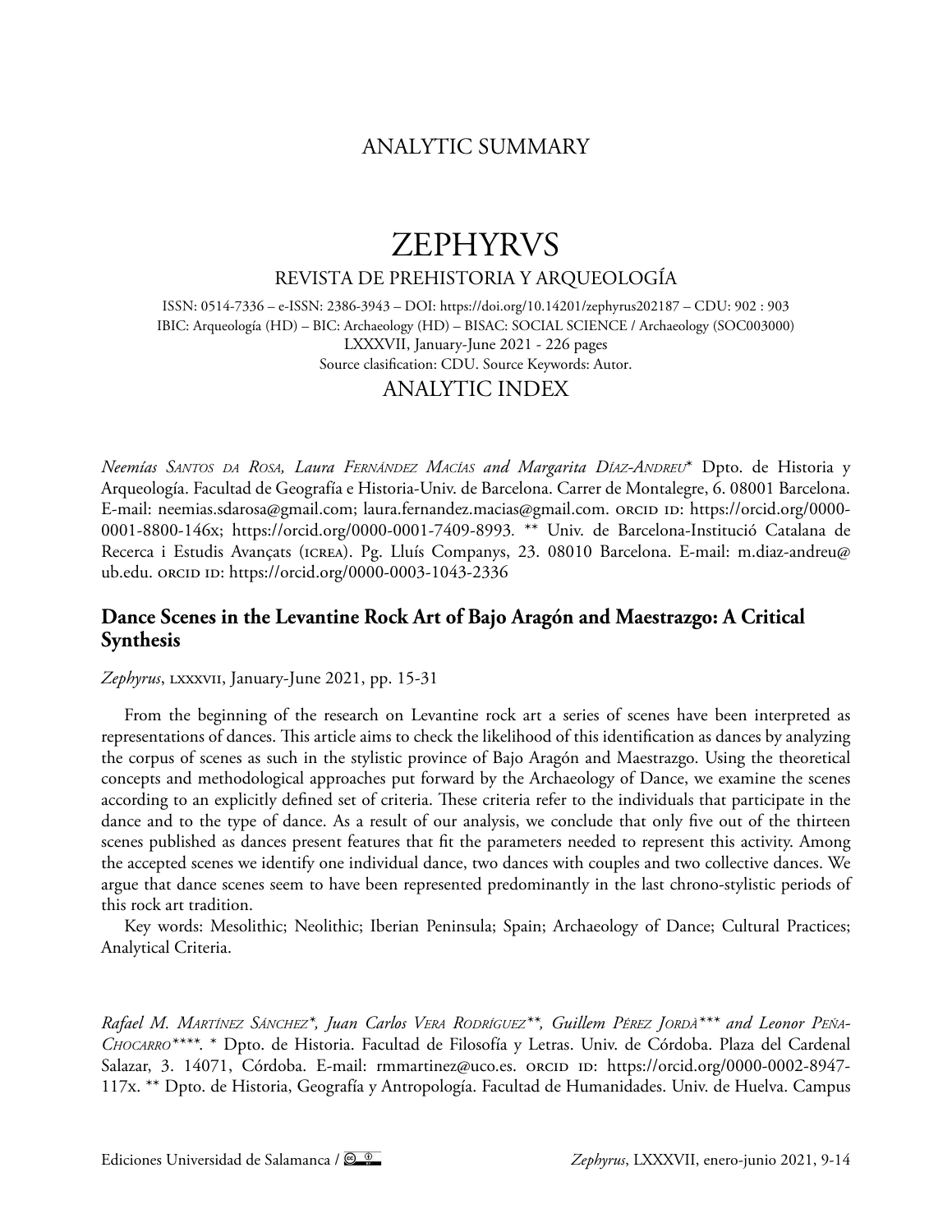de El Carmen. Avda. Fuerzas Armadas, s/n. 21071 Huelva. E-mail: [vera@uhu.es](mailto:vera@uhu.es). orcin in: [http://orcid](http://orcid-org/0000-0002-5989-2694)[org/0000-0002-5989-2694](http://orcid-org/0000-0002-5989-2694). \*\*\* Dpto. de Prehistoria, Arqueología e H.ª Antigua. Univ. de Valencia. Avda. Blasco Ibáñez, 28. 46010 Valencia. E-mail: [guillem.perez@uv.es](mailto:guillem.perez@uv.es). ORCID ID: [https://orcid.org/0000-0003-](https://orcid.org/0000-0003-1459-0219) [1459-0219.](https://orcid.org/0000-0003-1459-0219) \*\*\*\* Instituto de Historia-csic. C/ Albasanz, 26-28. 28037 Madrid. E-mail: [leonor.chocarro@](mailto:leonor.chocarro@csic.es) [csic.es](mailto:leonor.chocarro@csic.es). iorcid id: https://orcid.org/0000-0002-7807-8778

#### **Pottery decoration in the Neolithic of Kaf Taht el-Ghar (Tetouan, Morocco). agriwestmed Works 2012**

*Zephyrus*, lxxxvii, January-June 2021, pp. 33-61

Here we present the study of the pottery remains from the Neolithic phase of Kaf Taht el-Ghar (Mechrouha, Tetouan, Morocco), focused on the analysis of decorative patterns and techniques. In its early phase, its association with the first evidence of agriculture and livestock in the western Maghreb, framed in the third quarter of the  $6<sup>th</sup>$  millennium  $BC$ , is noteworthy. A variety of impressions are dominant in the decorations, those made with striated and smooth shells, combs, and cowry. The use of these techniques could include these first ceramic productions within the *impressa*-cardial complex of central-western Mediterranean Europe. An advanced phase, assigned to the Middle Neolithic, includes a group of ceramics with strong analogies and connections with the so-called Ashakar Ware, of notably different technical and stylistic features. These include the use of coloured slip and the application of roulette-corded impressions, suggesting a link with former traditions specific to the Sahara territory.

*Key words*: Tingitanian Peninsula; Neolithic pottery; technical-stylistic patterns; impressed decoration; slip.

*Miguel Carrero-Pazos*. Institute of Archaeology. University College London. 31-34 Gordon Square. London wc1H 0PY, UK. E-mail: [miguel.carrero.pazos@gmail.com.](mailto:miguel.carrero.pazos@gmail.com) ORCID ID: <https://orcid.org/0000-0001-9203-9954>

#### **Visibility as a Locational Factor in the Megaliths of Southern Galicia**

*Zephyrus*, lxxxvii, January-June 2021, pp. 63-81

The analysis of the visual role of ancient monuments has a long tradition in the archaeological field, being one of the most important applications of gis methods today. This paper analyses the visibility as a locational factor in the megaliths of Monte Penide and Serra do Galiñeiro, using Geographic Information Systems and spatial statistics. The research aims to analyse if it was the view from the mounds, the view to them, or a joint explanation among both factors, the element which determined the spatial value of the megalithic structures. To this end, the geographic territory in which the megaliths are located –*visualscapes*– and the horizon lining of the landscape is analysed; a study of the size of the visual basins of the megaliths and the visibility from the natural transit routes is also carried out. The results point out the complexity of this locational variable which, with high probability, was crucial in the choice of the location of the megalithic barrows. We argue that a homogeneous visual presence of the megalithic mound may have been one of the elements that marked the conformation of spatial structures in Neolithic communities, i.e. their territories.

*Key words:* Geographic Information Systems; Spatial Statistics; Landscape Archaeology; Natural Transit; Megalithic phenomenon; Monte Penide; mound.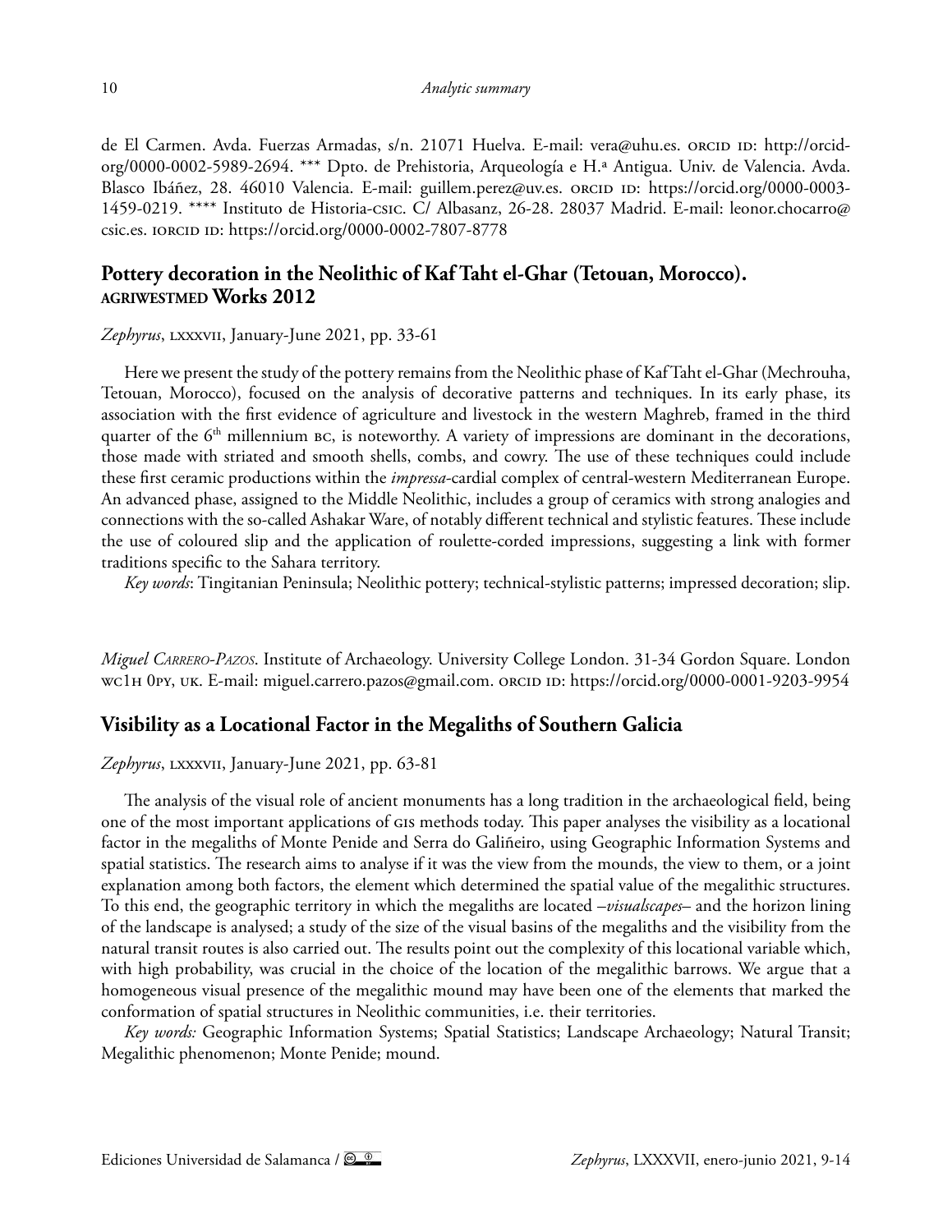*María Pastor Quiles*. Institut Català d'Arqueologia Clàssica (icac). Plaça d'en Rovellat, s/n. 43003 Tarragona. E-mail: [mpastor@icac.cat.](mailto:mpastor@icac.cat) orcid id: https://orcid.org/0000-0001-6112-6422

## **The Use of Vegetal Mats as a Building Material: Evidence from the Southeast of the Iberian Peninsula during the Late Prehistory**

*Zephyrus*, lxxxvii, January-June 2021, pp. 83-104

In this paper we present diverse archaeological evidence of a building aspect that has not been addressed up to now by the research on the Late Prehistory of the Iberian Peninsula and little known in general: the use of vegetal woven mats integrated in structures as just another construction material. These have been recovered from various prehistoric sites from the Southeast of the Iberian Peninsula through the study of daub fragments. The main evidence comes from the chalcolithic site of Les Moreres (Crevillente, Alicante), along with other signs coming from five enclaves, the Neolithic site of Los Limoneros ii (Elche, Alicante) and those of the Bronze Age Caramoro i (Elche, Alicante), Cabezo del Polovar and Terlinques (Villena, Alicante), as well as Lloma de Betxí (Paterna, Valencia). Those findings highlight the highly informative potential of hardened mud pieces and the necessity of considering more elements as prospective building materials from Prehistoric dates.

*Key words*: Western Mediterranean; Metal Age; Matting; Architecture; Basketry; Imprint; Daub Fragments.

*Paloma Aranda-Contamina\*, Ignacio Montero-Ruiz\*\*, José María Rodanés Vicente\* and José Ignacio Lorenzo Lizalde\*\*\*.* \* Dpto. de Ciencias de la Antigüedad. Facultad de Filosofía y Letras. Univ. de Zaragoza. Edificio Cervantes. C/ Corona de Aragón, 42. 5009 Zaragoza. E-mail: [paranda@unizar.es;](mailto:paranda@unizar.es) [jrodanes@unizar.es.](mailto:jrodanes@unizar.es) orcid id: https://orcid.org/0000-0002-9278-1355; <https://orcid.org/0000-0001-9644-4252>. \*\* Instituto de Historia-csic. C/ Albasanz, 26-28. Madrid 28037. E-mail: [ignacio.montero@cchs.csic.es.](mailto:ignacio.montero@cchs.csic.es) orcid id: [https://](https://orcid.org/0000-0003-0897-1031) [orcid.org/0000-0003-0897-1031](https://orcid.org/0000-0003-0897-1031)*.* \*\*\* Arqueólogo. Alfonso I el Batallador, 6-8. 5430 María de Huerva (Zaragoza). E-mail: [jilorenzolizalde@gmail.com](mailto:jilorenzolizalde@gmail.com). orcid id: https://orcid.org/0000-0001-7580-6787.

## **Mediterranean and Atlantic. Archaeometallurgy of the Late Bronze Age and Early Iron Age from the settlement El Morredón (Fréscano, Zaragoza)**

*Zephyrus*, lxxxvii, January-June 2021, pp. 105-124

The excavations carried out between 2002 and 2004 at El Morredón, a Late Bronze and Early Iron Age site located in the Huecha valley, Zaragoza, have enabled the site to be revised and its unpublished materials to be studied using new techniques and methodologies. The metallic repertoire of the site is identified with a set of domestic objects, mostly made of bronze, of a reduced typology, in which decorative objects predominate, followed by weapons and working tools. In order to determine the composition of the metallic materials, X-ray fluorescence –xrf– analyses were carried out. The presence of two different alloys has been documented: Cu-Sn binary bronze and Cu-Sn-Pb ternary bronze. This composition points to possible connections with the Lower Ebro and, in turn, with the Southern Meseta, Levante or Andalusia, while the typology of some pieces seems to be linked to the Atlantic or Central European Bronze tradition. The metallurgical production that took place in the settlement itself is another example of the confluence of Mediterranean and Atlantic traditions, which is becoming increasingly clearer and more intense in this area.

*Key words*: Ebro valley; Atlantic Bronze; Urnfield Culture; Metallurgy; X-Ray Fluorescence Analysis.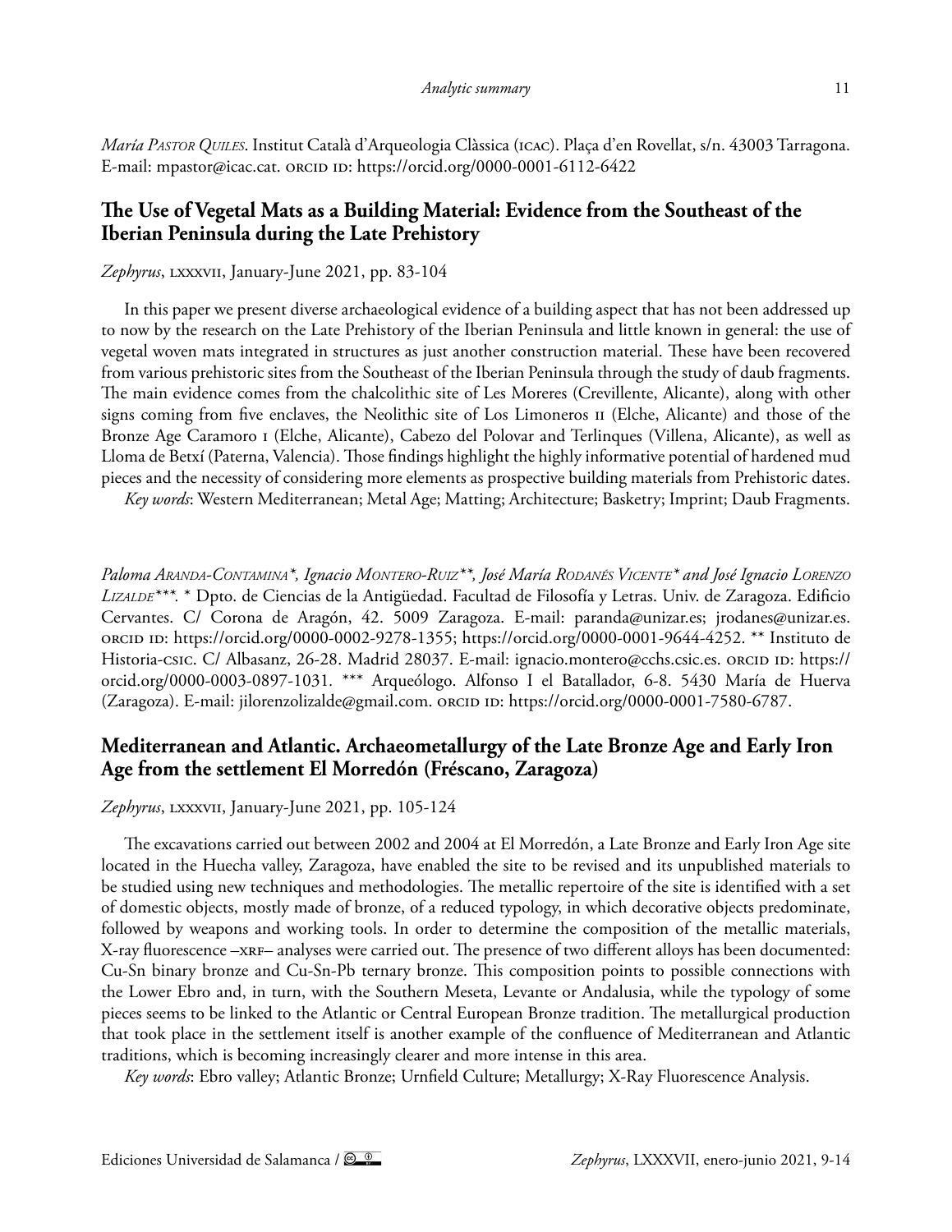*Francisco B. Gomes.* Centre for Archaeology of the University of Lisbon-uniarq. School of Arts and Humanities of the University of Lisbon. Alameda da Universidade. 1600-214 Lisboa, Portugal. E-mail: [franciscojbgomes@](mailto:franciscojbgomes%40gmail.com?subject=) [gmail.com](mailto:franciscojbgomes%40gmail.com?subject=). orcid id: <https://orcid.org/0000-0003-0664-6374>

## **Early Iron Age 'Black' Glass from the South-West Iberian Peninsula: Typology, Distribution and Context**

*Zephyrus*, lxxxvii, January-June 2021, pp. 125-144

In the past few years, deeply colored black-appearing glass has garnered a growing interest in the context of research on Iron Age glass technology and trade. The numerous 'black' glass beads found in Early Iron Age contexts of Southern Portugal have not however been considered in this discussion, and they remain largely unsystematized. In this contribution, a typological survey of these objects is presented which highlights their unusual concentration in a well-delimited area of Southern Portugal and their relatively circumscribed chronological setting. This is particularly striking when compared with other groups of beads, namely blue beads of various types, which are much more widespread and long-lasting. The global position of these beads is also considered, with typological comparisons and the few available compositional data suggesting that they may be the product of Punic, and perhaps specifically Carthaginian trade with the Western Iberian Peninsula. Finally, the possible specific historic context in which these beads arrived in southern Portugal is considered.

*Key words*: Ancient Vitreous Materials; Pre-Roman Glass Beads; Southern Portugal; 'Orientalizing' Period; Punic Trade.

*M.ª Milagros Macías López, Ana M.ª Niveau de Villedary y Mariñas, Natalia López Sánchez and Pablo Sicre González.* Dpto. de Historia, Geografía y Filosofía. Facultad de Filosofía y Letras-Univ. de Cádiz. Avda. Gómez Ulla, s/n. 11003 Cádiz. E-mail: [mamilama@yahoo.es](mailto:mamilama@yahoo.es); [anamaria.niveau@uca.es; natalia.lopez@uca.es;](mailto:anamaria.niveau@uca.es) [pablo.sicregonzalez@alum.uca.es.](mailto:pablo.sicregonzalez@alum.uca.es) orcid id: [https://orcid.org/0000-0003-1146-3951;](https://orcid.org/0000-0003-1146-3951) [https://orcid.org/0000-](https://orcid.org/0000-0002-8888-1169) [0002-8888-1169](https://orcid.org/0000-0002-8888-1169); [https://orcid.org/0000-0001-8985-4675;](https://orcid.org/0000-0001-8985-4675)<https://orcid.org/0000-0002-6938-0174>

## **Who is buried into the Phoenician Male Anthropoid Sarcophagus of** *Gadir* **(Cádiz)?**

*Zephyrus*, lxxxvii, January-June 2021, pp. 145-166

The unexpected discovery of the Sidonian anthropomorphic sarcophagus in 1887 raised great expectation among the population and the authorities of Cadiz, as well as contemporary specialists. Thus, many researchers became interested in the study of both the sarcophagus and the skeleton found inside. The skeleton was presumed to be male as the representation sculpted on its lid presaged. The purpose of this work is to evidence that the exhibition of the skeleton and the piece's continuous transfers caused the irremediable deterioration of the remains over time as it was reported by scholars and the replacement of the original bones for others. Additionally, we aim to determine the sex of the buried individual by analyzing photographs taken during the coffin opening and the first anthropological studies carried out in the immediate years after the discovery before the replacement of the skeleton. Despite the difficulties, we believe to have enough evidence to propose that, in contrast to the widespread perception, the original remains could correspond to an individual of the female sex.

*Key words*: Western Phoenicians; Funerary Taphonomy; Physical Anthropology; Sex Determination; Age Determination; Paleopathology.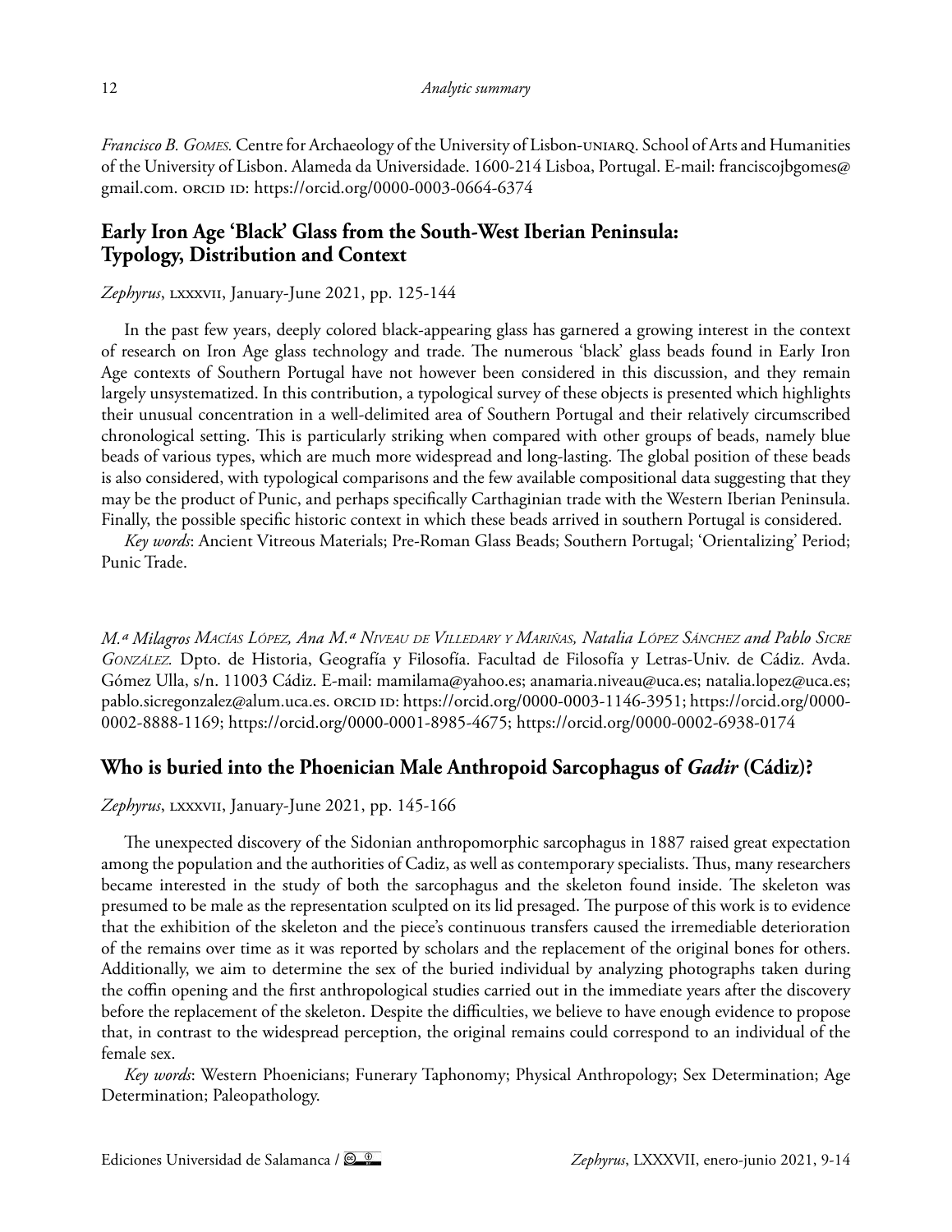### **The Voice through the Horn. The Documentary Paradigm of** *Carnyx*

*Zephyrus*, lxxxvii, January-June 2021, pp. 167-193

Both Greek and Latin literary sources also as Celtic iconography show the great relevance of the *carnyx –*as a paradigm of the *feritas,* in the general view of Hellenes and Romans– and as an exponent of the *decorum*, for the natives themselves. This way, the ancestral Celtic bronze war horn –as well with the peculiarity of the Celtiberian trumpets in clay– exhibits a defining archaeological and symbolic relevance connected to the ideology and the *ethos* of these people of protohistoric Europe. The discoveries of the 21st century allow the reconstruction of some prototypes that show a certain musical potential, of course only in our contemporary terms, beside their prominent and primal military purpose, of warning and intimidation. The zoomorphic decoration of their speakers characterizes these unique pieces in the History of Organology: a defining trait related to their function as translators of a *sacra dictio* in the sacrificial panorama of the celtic war sphere.

*Key words*: Iron Age; Celtic Archaeology; Musical Archaeology; War Trumpets; Celtic *ethos* and Religion; Otherness.

*David Ojeda. Dpto. De Historia del Arte. UNED. Paseo Senda del Rey, 7. 28040 Madrid. E-mail: [dojeda@geo.](mailto:dojeda@geo.uned.es) [uned.es.](mailto:dojeda@geo.uned.es) orcid id:<https://orcid.org/0000-0001-5379-8069>*

#### **On an Unusual Female Head from** *Italica* **(Santiponce, Seville)**

*Zephyrus*, lxxxvii, January-June 2021, pp. 197-207

A previously unpublished female head, which decorated the residential area of the Hadrianic extension of *Italica*, was found in excavations carried out by A. Parladé in 1929/1930 in the proximity of the House of the Neptune Mosaic. Its most particular characteristic is that the upper part was formed by a separately worked segment of hair. This head is the first to be documented in Hispania made with this technique, in which a tenon is located in the back of the head. As it is an unusual technique, other examples in the Empire of similar characteristics are detailed in a list. Finally, a series of arguments are given to date the object in the second quarter of the 2<sup>nd</sup> century AD and include it in the group of ideal heads made during that time in *Italica*.

*Key words*: Hispania; Roman Portrait; Ideal Sculpture; Assemblage; Hair Segments.

*Sebastián Vargas-Vázquez\*, Guadalupe López Monteagudo\*\* and José Antonio Valiente de Santis\*\*\*.* \* Dpto. de Prehistoria y Arqueología. Facultad de Geografía e Historia. Univ. de Sevilla. C/ María de Padilla, s/n. 41004 Sevilla. E-mail: [svargas2@us.es](mailto:svargas2@us.es). ORCID ID: [https://orcid.org/](https://orcid.org/0000-0002-6015-4832)0000-0002-6015-412X. \*\* Núñez de Balboa, 40, 1.º c. 28001 Madrid. E-mail: [guadalupelopez@ih.csic.es.](mailto:guadalupelopez@ih.csic.es) orcid id: [https://orcid.org/0000-0003-0106-5108.](https://orcid.org/0000-0003-0106-5108)